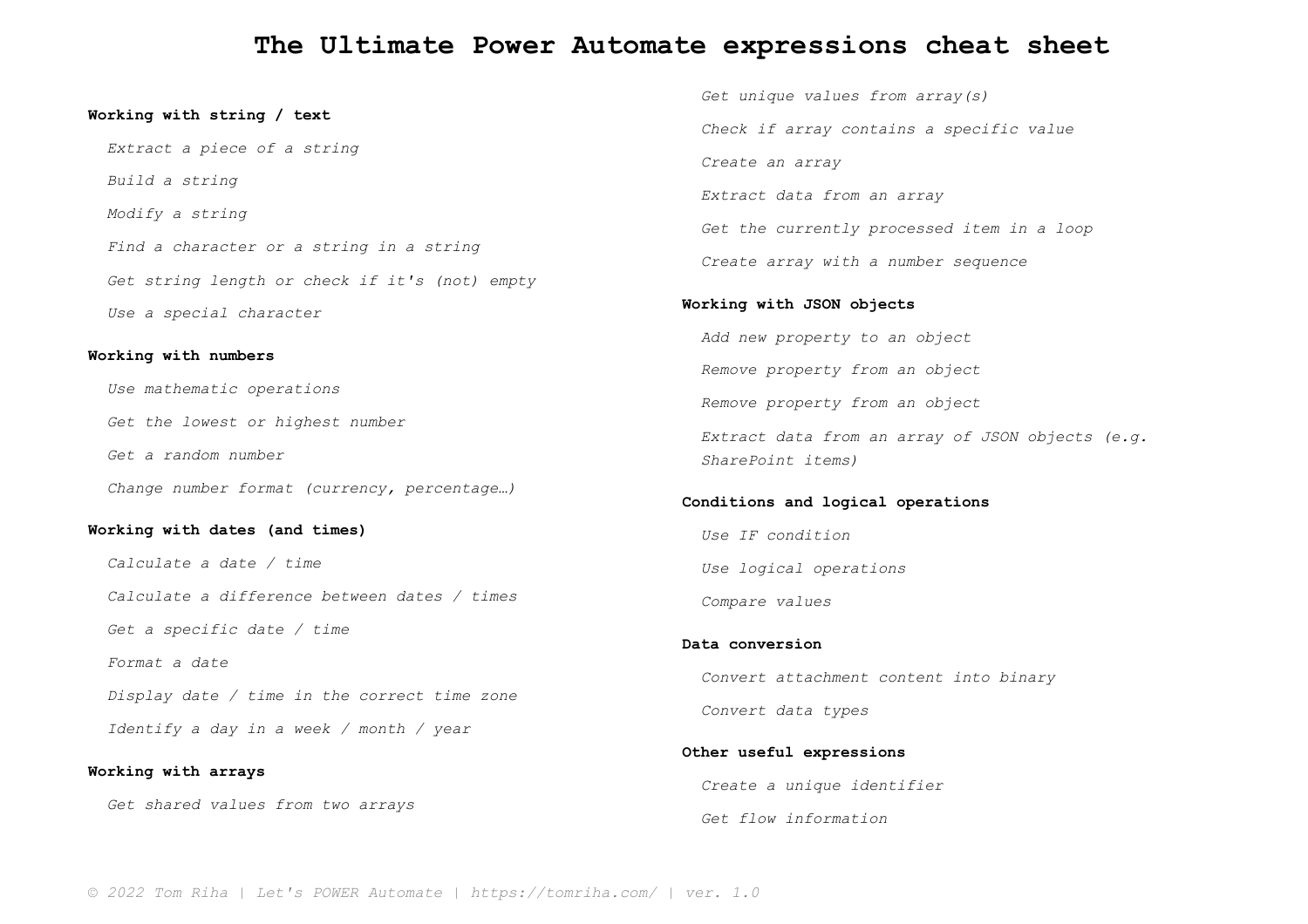# <span id="page-1-0"></span>Working with string / text

## <span id="page-1-1"></span>Extract a piece of a string

| Expression  | Description & combination<br>examples                                                                   | Usage                                                    | Example                                                                                                                                 | Example output                          |
|-------------|---------------------------------------------------------------------------------------------------------|----------------------------------------------------------|-----------------------------------------------------------------------------------------------------------------------------------------|-----------------------------------------|
| split()     | Split string by a specific<br>delimiter, returns an array as a<br>result.                               | split(string, delimiter)                                 | split ('Power Automate is great', ' ')                                                                                                  | ["Power", "Automate", "is",<br>"great"] |
|             | Combination: [index]<br>- access a specific value                                                       |                                                          | split('Power Automate is great', ' ')[0]<br>split('Power-Automate-is-great', '-')[1]<br>split('Power.Automate.is.great', '.')[2]        | "Power"<br>"Automate"<br>"is"           |
|             | Combination: first()<br>- take the first value                                                          |                                                          | first(split('Power Automate is great', ''))                                                                                             | "Power"                                 |
|             | Combination: last()<br>- take the last value                                                            |                                                          | last(split('Power Automate is great', ''))                                                                                              | "great"                                 |
|             | Combination: join ()<br>- convert array back to string<br>with defined separator                        |                                                          | join(split('Power Automate is great', ''), '')                                                                                          | "Power Automate is great"               |
|             | Combination: skip()<br>- skip X values                                                                  |                                                          | skip(split('Power Automate is great', ''), 1)                                                                                           | ["Automate", "is", "great"]             |
|             | Combination: skip() and join()<br>- skip first X values and turn it<br>back into a string               |                                                          | $\overline{\text{join}}(\text{skip}(\text{split}(\text{string}, \text{ ' ')} , 1), \text{ ' ')}$<br>*string = 'Power Automate is great' | "Automate is great"                     |
|             | Combination: take()<br>- take X values                                                                  |                                                          | take(split('Power Automate is great', ''), 2)                                                                                           | ["Power", "Automate"]                   |
|             | Combination: take () and join ()<br>- take first X values and turn it<br>back into a string             |                                                          | $\overline{\text{join}}(\text{take}(\text{split}(\text{string}, ''), 2), '')$<br>*string = 'Power Automate is great'                    | "Power Automate"                        |
|             | Combination: decodeUriComponent()<br>- split string by a special<br>character, e.g. new line            |                                                          | split(string, decodeUriComponent('%0A'))<br>$*string = 'Power$<br>Automate<br>is great'                                                 | ["Power", "Automate", "is",<br>"great"] |
| substring() | Extract a piece of string using<br>start position and number of<br>characters. First position is 0.     | substring (string, startPosition,<br>numberOfCharacters) | substring ('Power Automate is great', 0, 5)<br>substring ('Power Automate is great', 10, 5)                                             | "Power"<br>"mate "                      |
|             | Combination: indexOf()<br>- find the position of a specific<br>character/string dynamically             |                                                          | substring(string, indexOf(string, 'Auto'), 8)<br>*string = 'Power Automate is great'                                                    | "Automate"                              |
|             | Combination: lastIndexOf()<br>- find the last position of a<br>specific character/string<br>dynamically |                                                          | substring(string, lastIndexOf(string, ''), 6)<br>*string = 'Power Automate is great'                                                    | " great"                                |